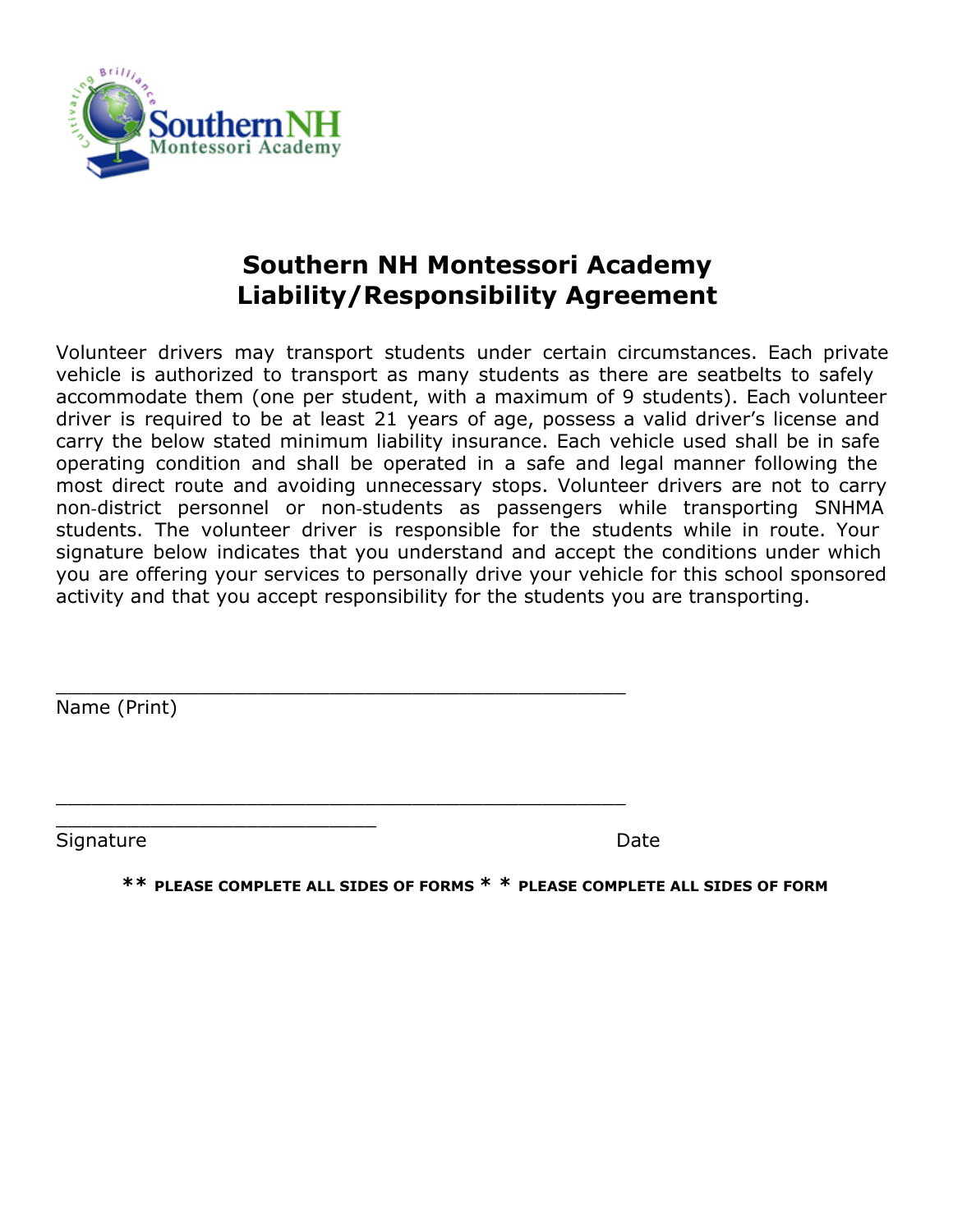

*PLEASE PRINT:*

## Personal Automobile Use Permission Form **VOLUNTEER**

| <i><b>PLEASE PRINT:</b></i>                                                                                                                   |                                  |                  | DOB:        |      |
|-----------------------------------------------------------------------------------------------------------------------------------------------|----------------------------------|------------------|-------------|------|
| * Must be over 21                                                                                                                             |                                  |                  |             |      |
|                                                                                                                                               |                                  |                  |             | Zip: |
| the control of the control of the control of the control of the control of                                                                    |                                  | Cell Ph: $($ $)$ |             |      |
|                                                                                                                                               |                                  |                  | Expiration: |      |
| * Please submit a copy with this paperwork                                                                                                    |                                  |                  |             |      |
| <u> 1989 - Johann John Stein, markin fan it ferstjer fan it ferstjer fan it ferstjer fan it ferstjer fan it ferst</u>                         |                                  | License Plate:   |             |      |
|                                                                                                                                               |                                  | *Policy #:       |             |      |
|                                                                                                                                               | Agent: _________________________ |                  | Phone:      |      |
| * Please attach verification of your insurance coverage with minimums of: \$100,000 per<br>person, \$300,000 per accident & \$50,000 Property |                                  |                  |             |      |
| <b>Driving Restrictions:</b>                                                                                                                  |                                  |                  |             |      |

\_\_\_\_\_\_\_\_\_\_\_\_\_\_\_\_\_\_\_\_ I certify the above information is correct and the insurance coverage is in force. I understand I must have liability insurance coverage in force and agree to advise Southern NH Montessori Academy, in writing, of any changes in the above information. I further certify that the above vehicle is mechanically safe.

\_\_\_\_\_\_\_\_\_\_\_\_\_\_\_\_\_\_\_\_\_\_\_\_\_\_\_\_\_\_\_\_\_\_\_\_\_\_\_\_\_\_\_\_\_\_\_\_\_\_\_\_\_\_\_\_\_\_\_\_\_\_\_\_\_\_\_\_\_\_\_\_

**NOTE**: If you drive your personal automobile while on School business and you are involved in an accident, by law your liability insurance policy is used first. SNHMA liability policy would be used only after your limits have been exceeded. SNHMA does not cover nor is it responsible for, comprehensive and collision coverage to your vehicle.

\_\_\_\_\_\_\_\_\_\_\_\_\_\_\_\_\_\_\_\_\_\_\_\_\_\_\_\_\_\_\_\_\_\_\_\_\_\_\_\_\_\_\_\_

\_\_\_\_\_\_\_\_\_\_\_\_\_\_\_\_\_\_\_\_\_\_\_\_\_\_\_\_\_\_\_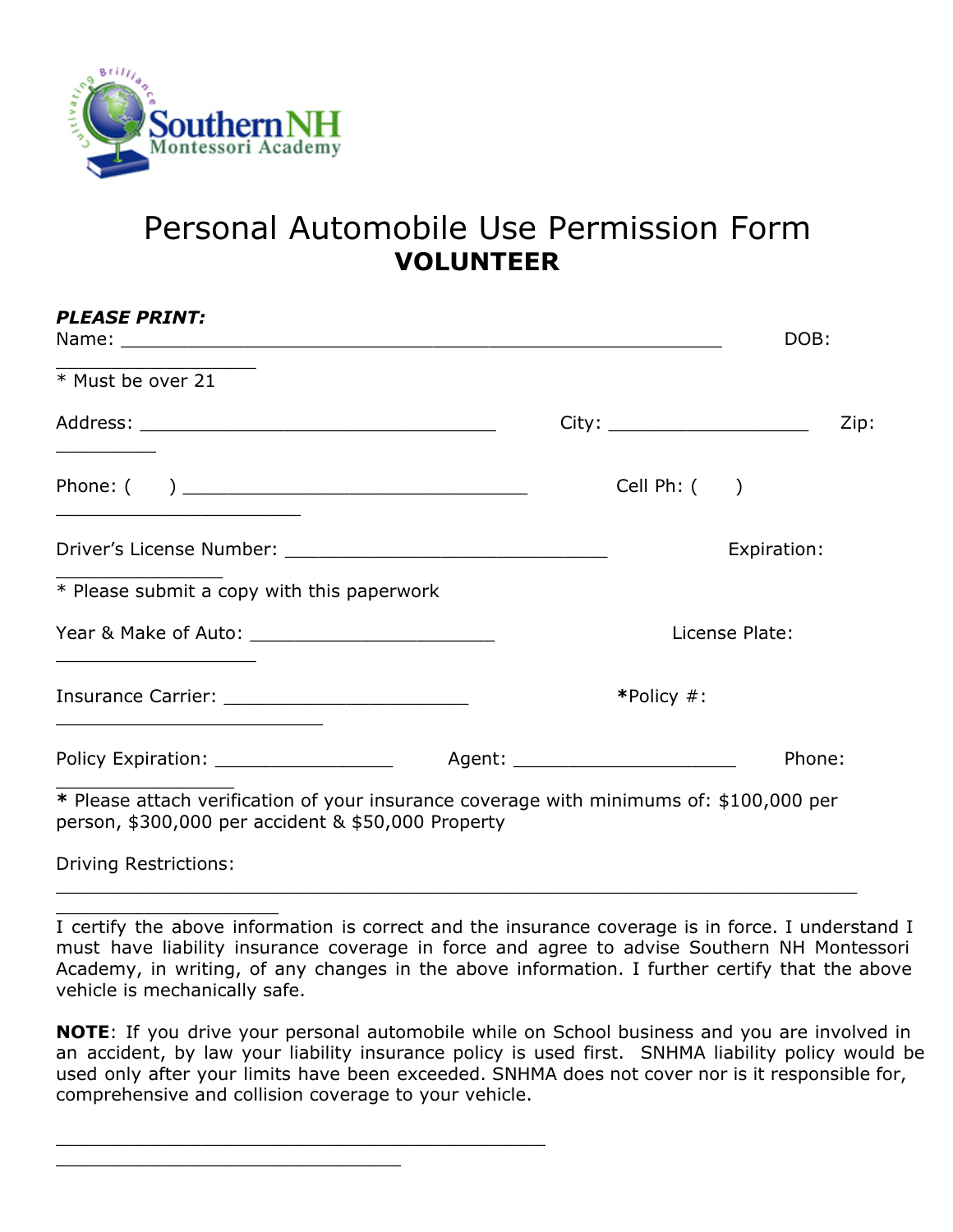| Date |
|------|
|      |

Driver signature Date

I have read the above and approve the use of this vehicle for the purpose stated.

\_\_\_\_\_\_\_\_\_\_\_\_\_\_\_\_\_\_\_\_\_\_\_\_\_\_\_\_\_\_\_\_\_\_\_\_\_\_\_\_\_\_\_\_

\_\_\_\_\_\_\_\_\_\_\_\_\_\_\_\_\_\_\_\_\_\_\_\_\_\_\_\_\_\_\_\_\_\_\_\_\_\_\_\_\_\_\_\_\_\_\_\_\_\_\_\_

\_\_\_\_\_\_\_\_\_\_\_\_\_\_\_\_\_\_\_\_\_\_\_\_\_\_\_\_\_\_\_

\_\_\_\_\_\_\_\_\_\_\_\_\_\_\_\_\_\_\_\_\_\_\_\_\_\_\_\_

Director Signature Date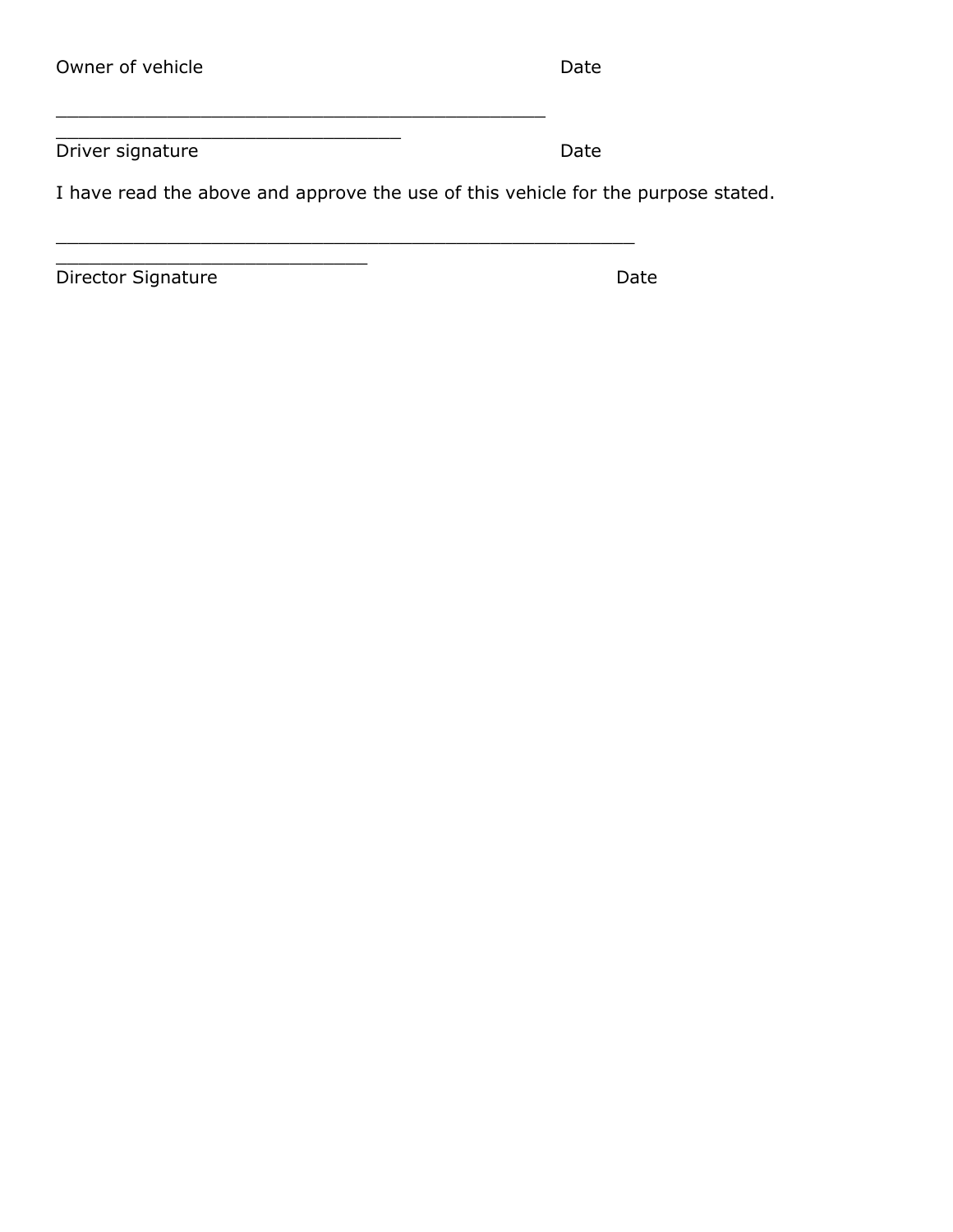

## **Southern NH Montessori Academy Voluntary Excursion/Field Trip Notice & Medical Authorization ADULT**

I understand that I hold SNHMA, its officers, employees and agents harmless from any and all liability and claims arising out of or in connection with my participation in the following voluntary excursion/field trip. In the event of illness or injury, I hereby consent to whatever x-ray, examination, anesthetic, medical, dental or surgical diagnosis or treatment and hospital care from a licensed physician and/or surgeon as deemed necessary for my safety and welfare. I understand that all resulting expenses will be my responsibility.

## *PLEASE PRINT:*

Family Medical Insurance Carrier **Policy #** Policy #

\_\_\_\_\_\_\_\_\_\_\_\_\_\_\_\_\_\_\_\_\_\_\_\_\_\_

\_\_\_\_\_\_\_\_\_\_\_\_\_\_\_\_\_\_\_\_\_\_\_\_\_\_

\_\_\_\_\_\_\_\_\_\_\_\_\_\_\_\_\_\_\_\_

\_\_\_\_\_\_\_\_\_\_\_\_\_\_\_\_\_\_\_\_

\_\_\_\_\_\_\_\_\_\_\_\_\_\_\_\_\_\_\_\_\_\_\_\_\_\_\_\_\_\_\_

\_\_\_\_\_\_\_\_\_\_\_\_\_\_\_\_\_\_\_\_\_\_\_\_\_\_\_\_\_\_\_

Family Physician **Phone #** 

In the event of personal illness or injury, please contact:

\_\_\_\_\_\_\_\_\_\_\_\_\_\_\_\_\_\_\_\_\_\_\_\_\_\_\_\_\_\_\_\_\_\_\_\_\_\_\_\_\_\_\_\_\_\_\_\_\_\_\_

\_\_\_\_\_\_\_\_\_\_\_\_\_\_\_\_\_\_\_\_\_\_\_\_\_\_\_\_\_\_\_\_\_\_\_\_\_\_\_\_\_\_\_\_\_\_\_\_\_\_\_

\_\_\_\_\_\_\_\_\_\_\_\_\_\_\_\_\_\_\_\_\_\_\_\_\_\_\_\_\_\_\_\_\_\_\_\_\_\_\_\_\_\_

\_\_\_\_\_\_\_\_\_\_\_\_\_\_\_\_\_\_\_\_\_\_\_\_\_\_\_\_\_\_\_\_\_\_\_\_\_\_\_\_\_\_

Name Phone  $\#$ 

Name Phone  $\#$ 

Important Health Information (Allergic reactions, Medications, etc):

I have the following special medical conditions which may affect my volunteer service:

\_\_\_\_\_\_\_\_\_\_\_\_\_\_\_\_\_\_\_\_\_\_\_\_\_\_\_\_\_\_\_\_\_\_\_\_\_\_\_\_\_\_\_\_\_\_\_\_\_\_\_\_\_\_\_\_\_\_\_\_\_\_\_\_\_\_\_\_\_\_\_\_

\_\_\_\_\_\_\_\_\_\_\_\_\_\_\_\_\_\_\_\_\_\_\_\_\_\_\_\_\_\_\_\_\_\_\_\_\_\_\_\_\_\_\_\_\_\_\_\_\_\_\_\_\_\_\_\_\_\_\_\_\_\_\_\_\_\_\_\_\_\_\_\_